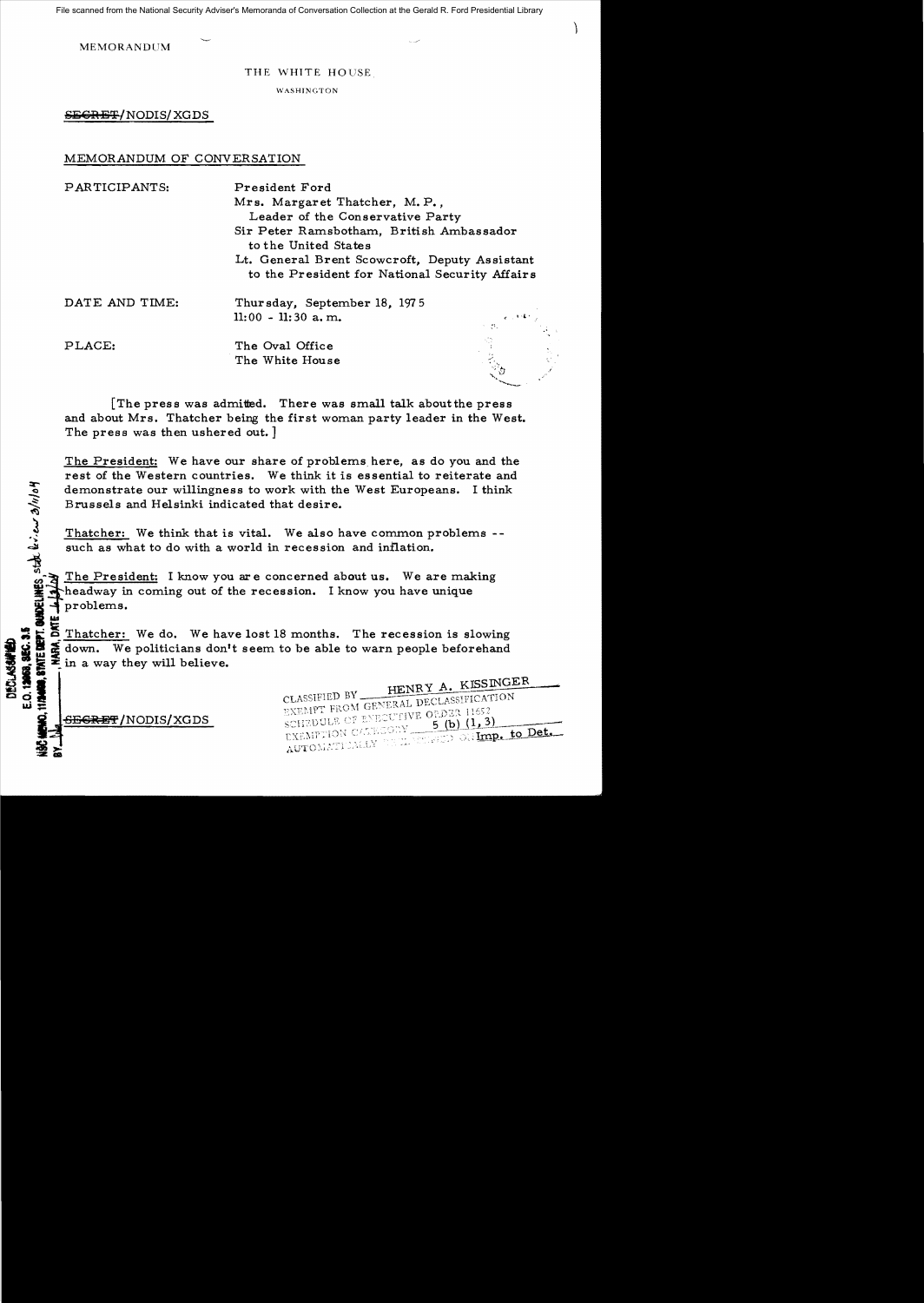## SJ3~'i' /NODIS/ XGDS -2

The President: We find the same problem, especially in dealing with energy. We have been trying for years to alert people to the fact that an energy problem does exist. It hasn't really hit home that prices and our vulnerability will go up and up. Only during the embargo were we able to make our point.

Thatcher: That's right. We are never able to make our points the way the Communist societies do.

The President: We go about it differently. [Laughs].

Thatcher: But they also use good techniques -- publicity, repetition, etcetera.

The President: Our inflation is now down to 6-7% and unemployment is 8.4%. But the polls show that inflation is a bigger problem than employment.

Thatcher: That is a wholesome thing.

The President: It is. It lets us avoid doing things which would contribute to inflation in order to deal with employment. There hasn't been the pressure -- the marches, etc. -- about unemployment. We do have an automatic increase in the transfer payments because *ci* unemployment but we are not being forced to take extraordinary measures. But we also have to get transfer payments under control.

Ramsbotham: When people run out of compensation, will this change?

The President: My theory is that the uncertainty about more people losing their job is a real problem -- and this caused the Republican clobbering in 1974. Next year we think unemployment will gradually decline. We will still have the problem of heavy unemployment, but the ones with jobs will feel more job security. That should translate into votes.

Thatcher: I think also other countries -- France and Germany -- are aware of the problems of inflation. It is good for the world economy that we aren't rushing for solutions. I am very strong on this.

The President: Yes. I have been accused of Hooverism and Coolidgeism, but the American people are beginning to learn that these quick fixes aren't really the answer.



S<del>ECRET/</del>NODIS/XGDS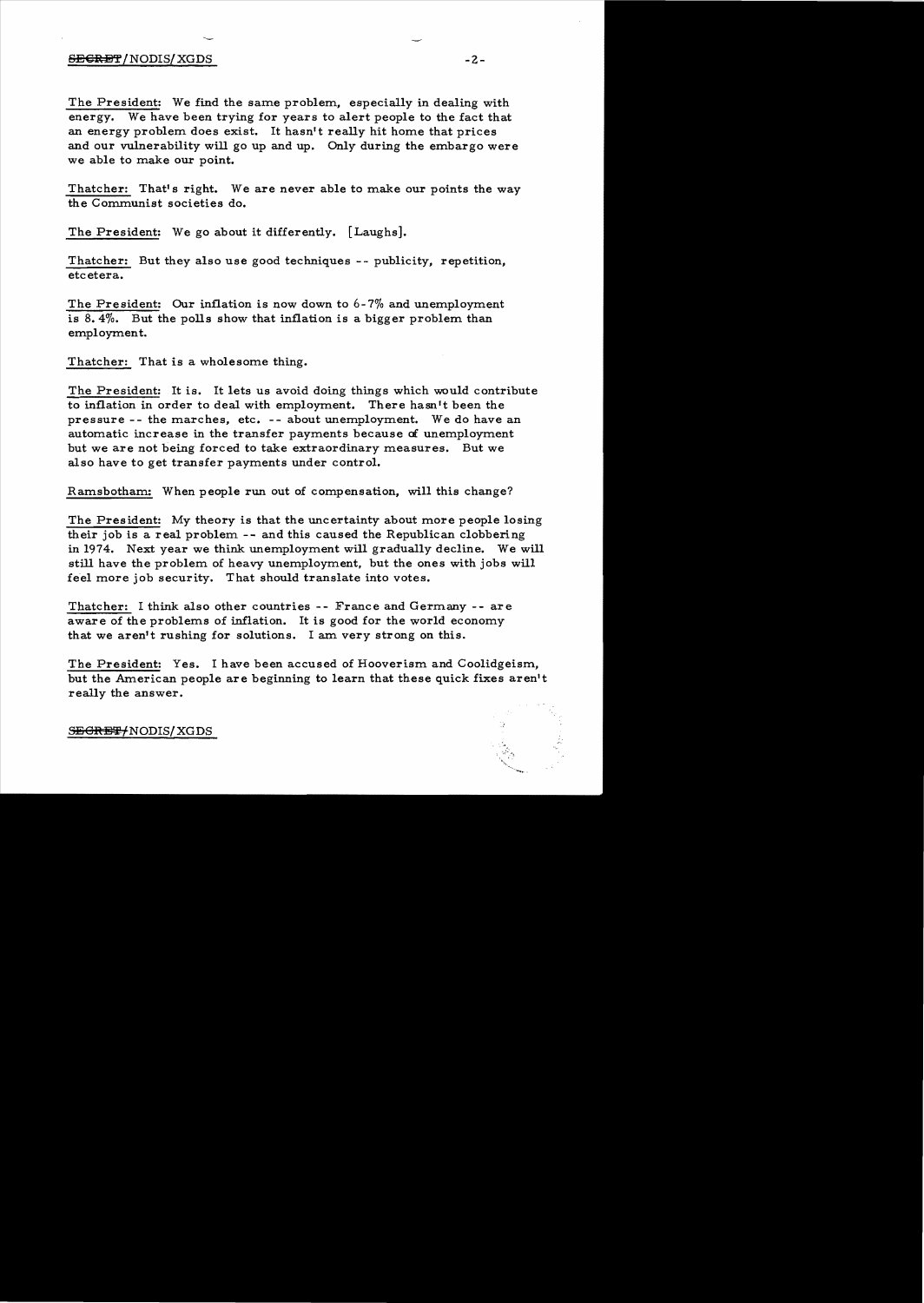## alignation of the SHGR ET (NODIS/XGDS  $-3-$

Thatcher: I agree they have more common sense. I see the same in defense matters, but perhaps that is just my generation. But I have no difficulty saying our society is worth defending.

The President: We have a specific problem from Vietnam -- but I think that was good timing. There has not been the pressure this year on the budget and Mansfield Resolution ideas that we used to have. There is a growing idea we must be strong and not second best. But also a feeling we should continue to negotiate for arms control.

Thatcher: But these aren't easy. Especially in MBFR, because there is a fundamental difference in where the two sides start. I wish there were more ways for the people to register in the Communist societies.

The President: I think more and more the people are having an impact. I detected that in my travels.

Thatcher: I fear what will happen when there is a generation that has been raised wholly under the system. Romania is tough and the leaders have such privileges.

The President: I stayed in a place that was far more enormous than any place in the West.

Thatcher: We were delighted with the Middle East settlement. We don't have your problem of the technicians, but we are very pleased with the progress.

The President: We spent enormous time on this issue. We don't think we can stop here but we think the risks of doing nothing were too high. We are taking a risk of the technicians. The Congress is questioning but I think they will agree. A bigger problem is the aid amounts for Israel, and somewhat for Egypt. We have a problem that you don't have in that we have to induce Congress to go along.

Thatcher: That must be very difficult. An additional uncertainty. And Turkish aid?

The President: That is so frustrating. That is the worst decision I have seen in my 26 years in Washington. The Speaker feels the same. It hasn't helped Greece or Cyprus; it hurt NATO and our bilateral relations and our intelligence. We think now we have the votes, but it is tough.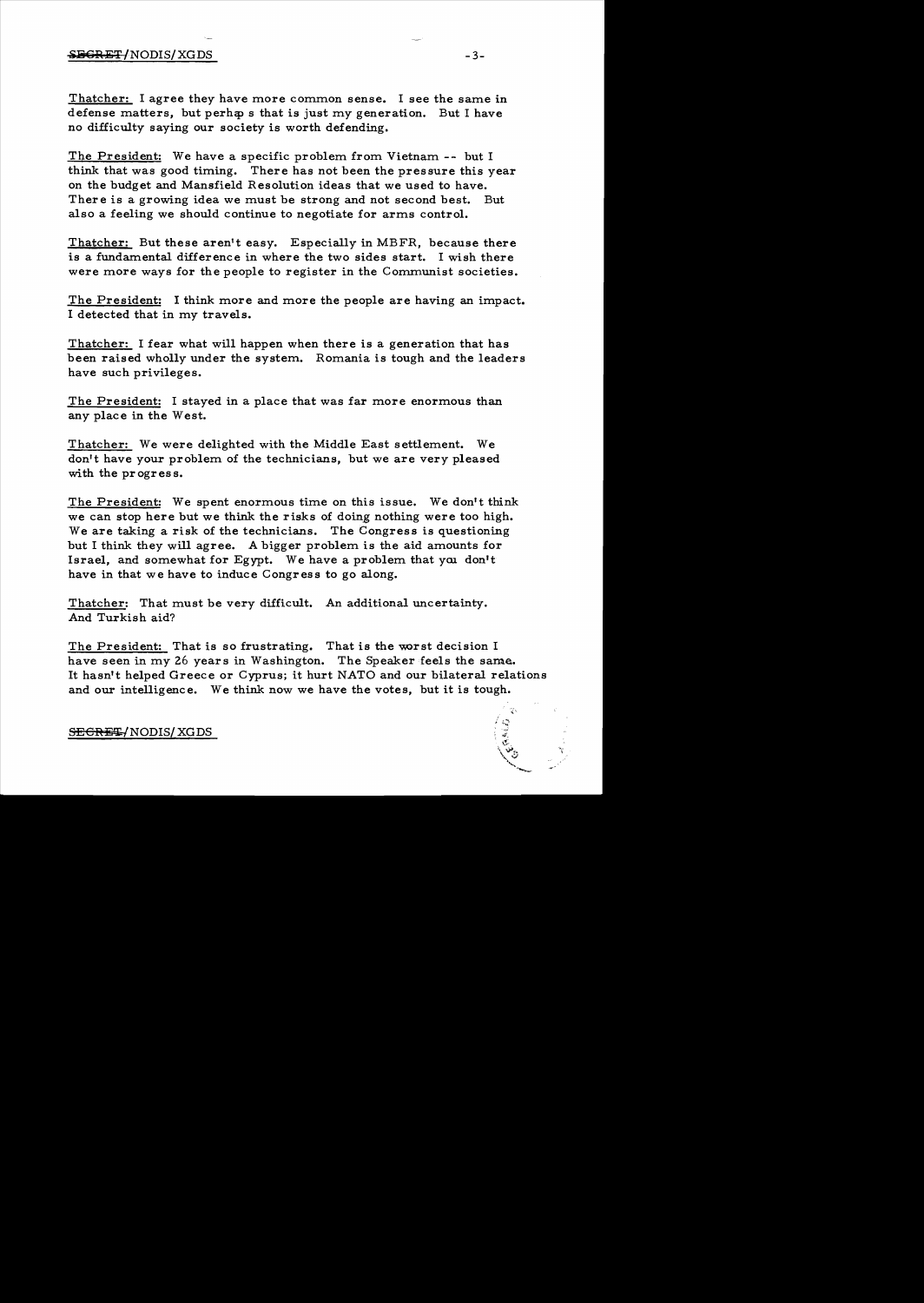## $-$ <del>SECRET/</del>NODIS/XGDS -4-

Thatcher: We will get over our economic problems. The longer I am in politics, the more I realize the big problem is carrying public opinion along.

The President: How long have you been in Parliament?

Thatcher: Sixteen years, and nine more trying. I have many Jews in my district, but I think you are much more susceptible to pressure groups.

The President: That is true, I think it is because we have no party discipline to hide behind.

Thatcher: Politicians all need scapegoats -- and there are those who seek headlines by bolting.

The President: I think you could help on Cyprus by trying to insist, if the embargo is lifted, that progress has to be made. We can't allow the situation to just sit.

Thatcher: I think the Nine could help there.

The President: That would be helpful. It would be tragic if the embargo is removed and there is no progress. We would never again be able to use that case.

It was a real pleasure to meet with you. Please let me once again congratulate you on being the first woman head of a major Western party. It may be a forerunner of a lady in the White House.

'".

<del>SE**CRET/**NODIS/XGDS</del>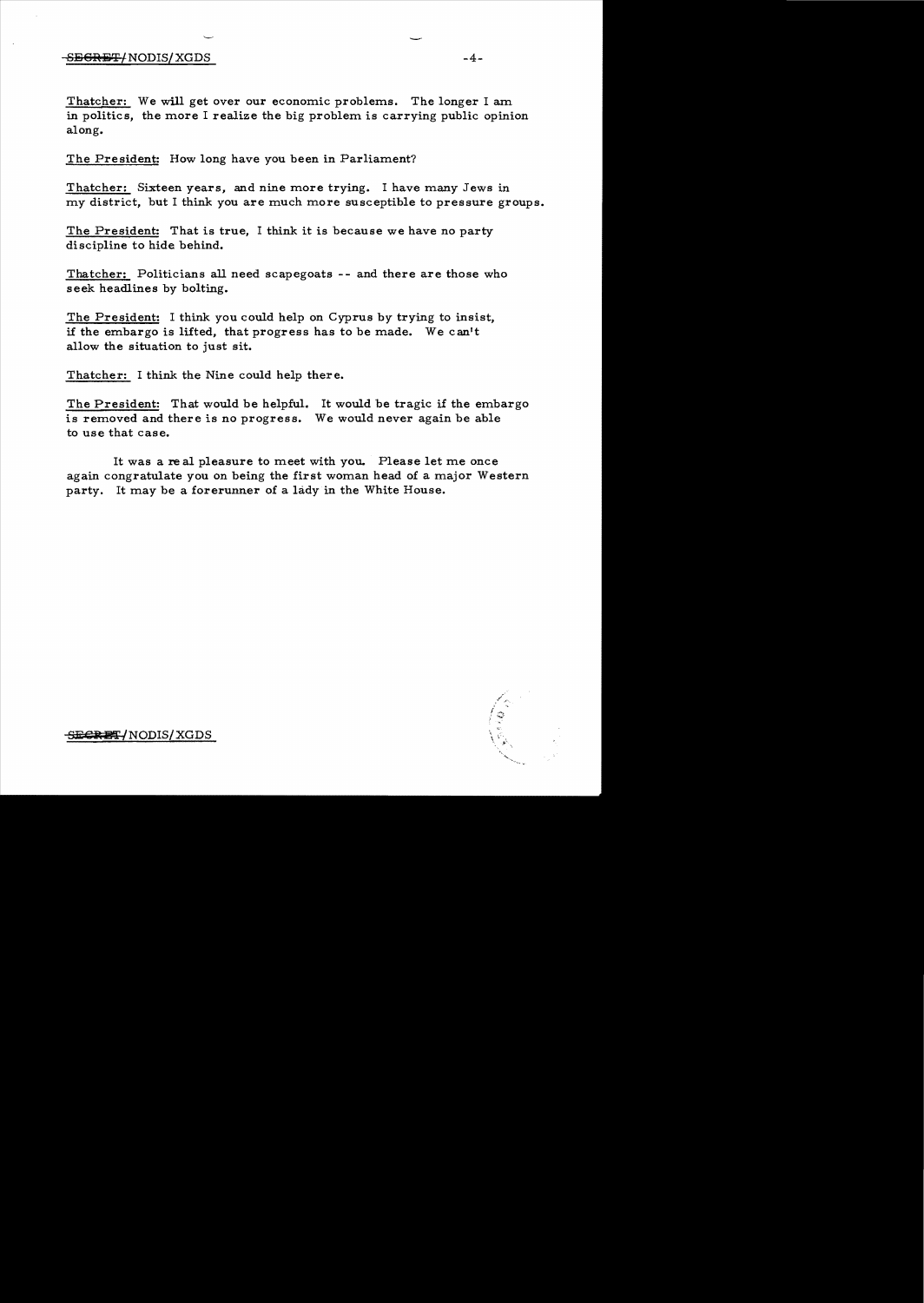Controller / Ferkinder - Tiend mil-2no. + Brushfort of Schling Est Control Romeborthon 18 syt 15 Puss in (Small talk out just les Thing forst punty load in West) Kolleant Ob homeone that of forts him, or do you \* Ensty-week, we think it essential William + demandate am meliguse to wask is / W. E was, patrick Howard's Quelicia combatal that desire TWI thick chat is initial. Case also In "Complete perchashed the do of a world in une int inflation.<br>Il Démonstration des concernations une motion in coming at of receiver a show you have mingue celle <u>We le voi hou fat 15 mp. Recepion</u> to slowing mones, Use publicing daily recounts le arrit comma papile before hand in a way thing and believe. Poiepileme por existents et le peopletion des la politiques de la province de la production de la production de la production de la production de la production de la production de la production de la production de la production de la production de la ruilly or young. Only during a combany when we other mote on point. T Reght, We are now ablekansk an porto Lory Crust scrutine ds. P Oll & go about it thing ( Langh) T B 5 thing also use good techniques - surprite, E.O. 1**2058, SEC. 3**.5 NSC MEMO, MANOS, STATE DEFT. GUIDELINES, State deview 3/11/04  $BY$   $lab$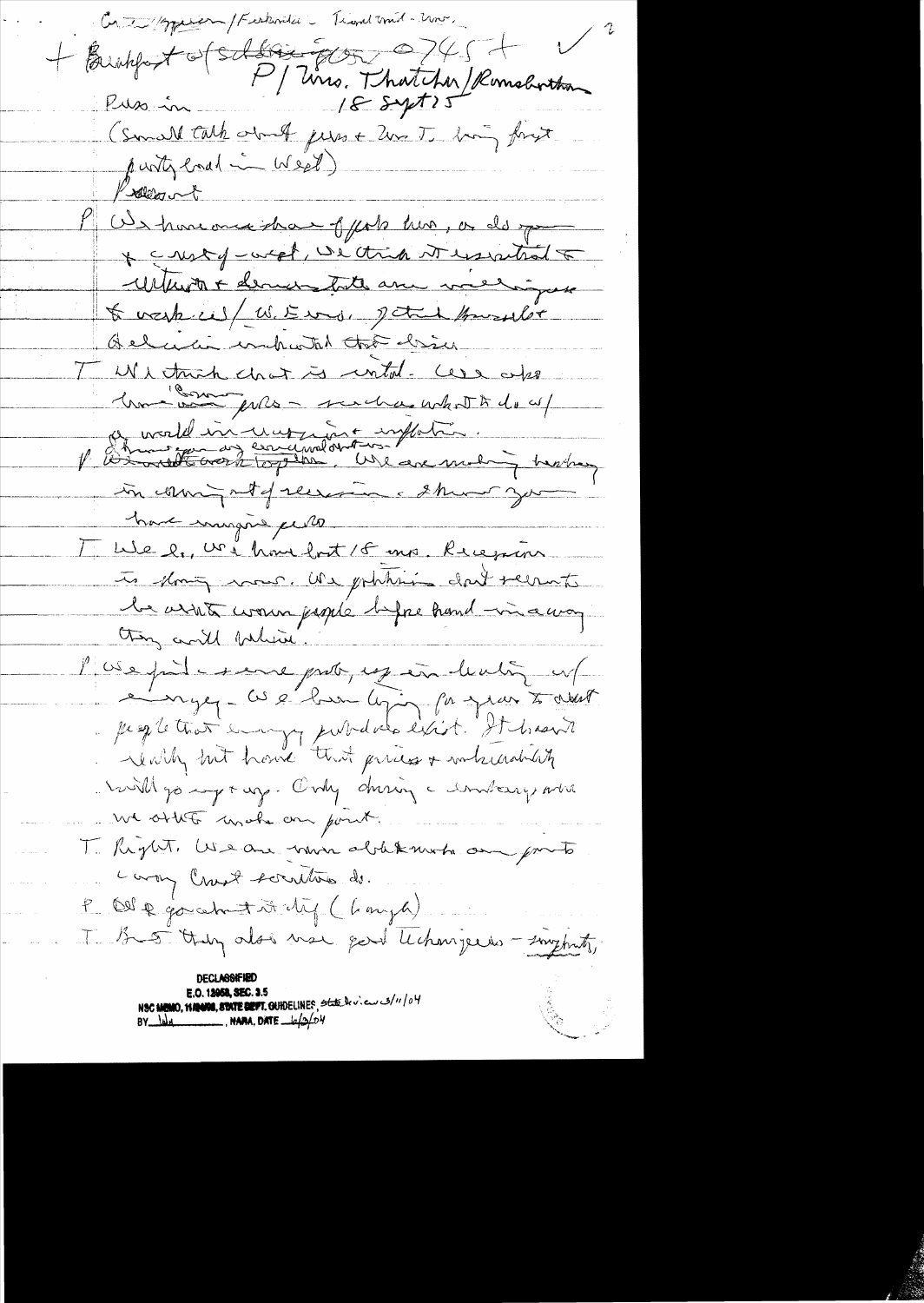upotition, etc. P Our inflation às mour donne & 6.5 % + encorplayement is 8.4%. But pulle stream that empation a suggar por time ingluyment T That a wholesand this doing this of h cradel contribute 5 mpt time in order del W/ so drugtogenent, Three hand him the pesonne - marches, its - chost uningloment Us als has a antonitor in increase in timogen pargements encourage permanylogement but one not high forced to take extraording measures. But un also havets get transpor payments under suitest K commissage une art of componention, with this  $\frac{(\lambda_{nn})^2}{2}$ P my there is that the emandanty about there plops haing their potates a real problem - xenused c Regard clippen, mi 74. hept gras un think muniquint will genelemently dechine Still have put of bircen uningship and both ones as jobstall law fill more job secondy. That should treaches its volus I think also arthur - Fut an - are no arrange prés préparent de pour la maison tant créannt mohig pe solutions, I am why strayer they P Yrs. I have her a cause by Homeria + Crondgeroin, but a Am prophase dryving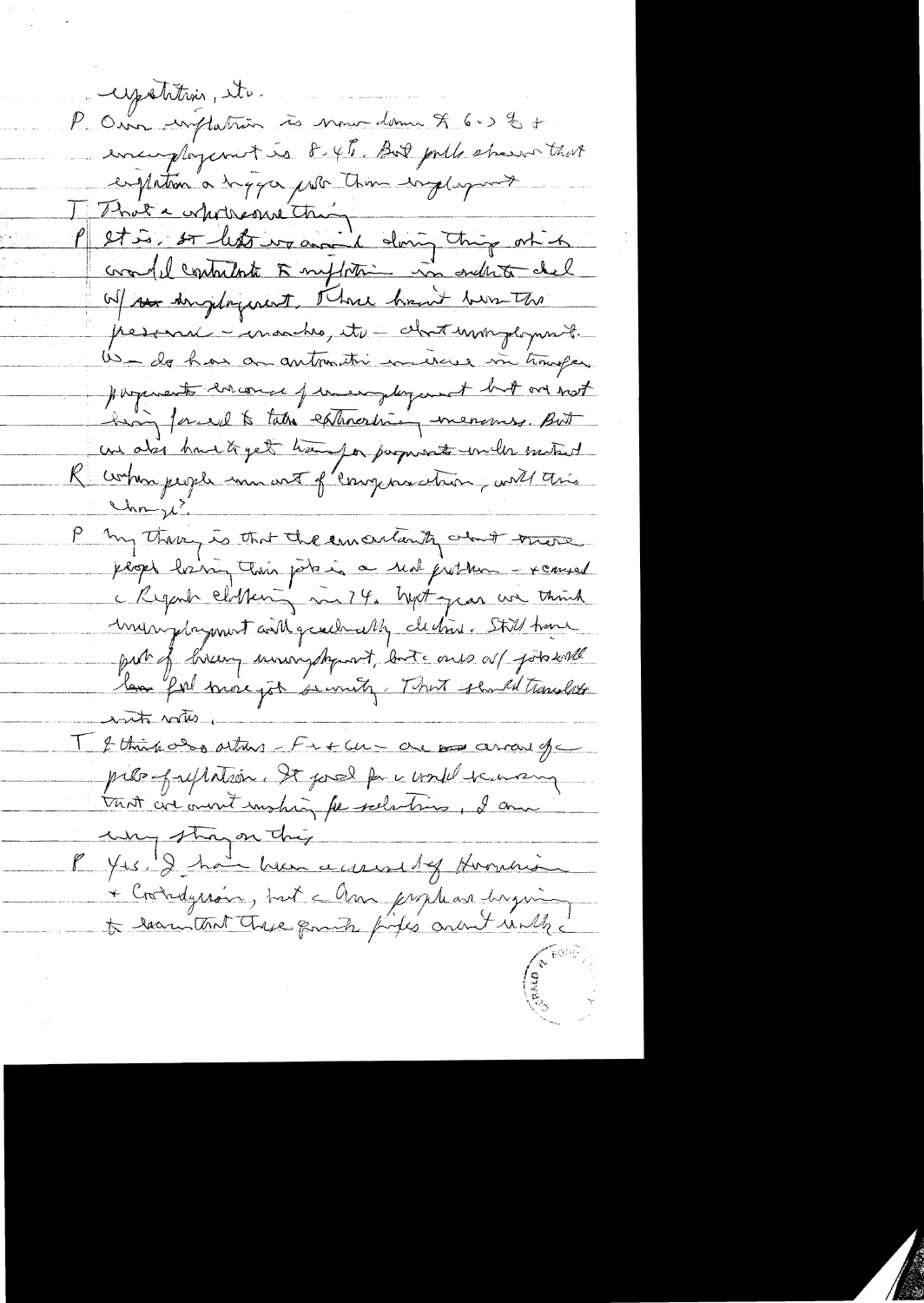anshim. Todays they have some commenced. I ser come in define, but proluga that just my generation. But I have we did saying. om society verth dyentig. P overhomme spie, pice pour VI4-But 2 Chita that is grade timing, I have been not been promottrès jeun un budjet & Monspiel varbitre. deling a giving inter me most begting innot 2 soldest last des a faling une should contiva to rayor for ones control I but these and energy espion MBFR, became ttere - faulmentel difini ihre crime Ant-linie Mrs mon mon verps par propter ver impart, I detected that his my hands I I from a hat will brogger when there is a greenation rassed in wholly unknewythe Konania is tough - r chaites have somet frankys P delige tima place per more emprunt those any play me wist. T We man derhysted of c ME utterme Widows pleased cos/c prof. V Ne spent von trin ca this win. We fait trick on can top how but me think the right day with we to Engle Na Lobin a vich de le mieros. Comp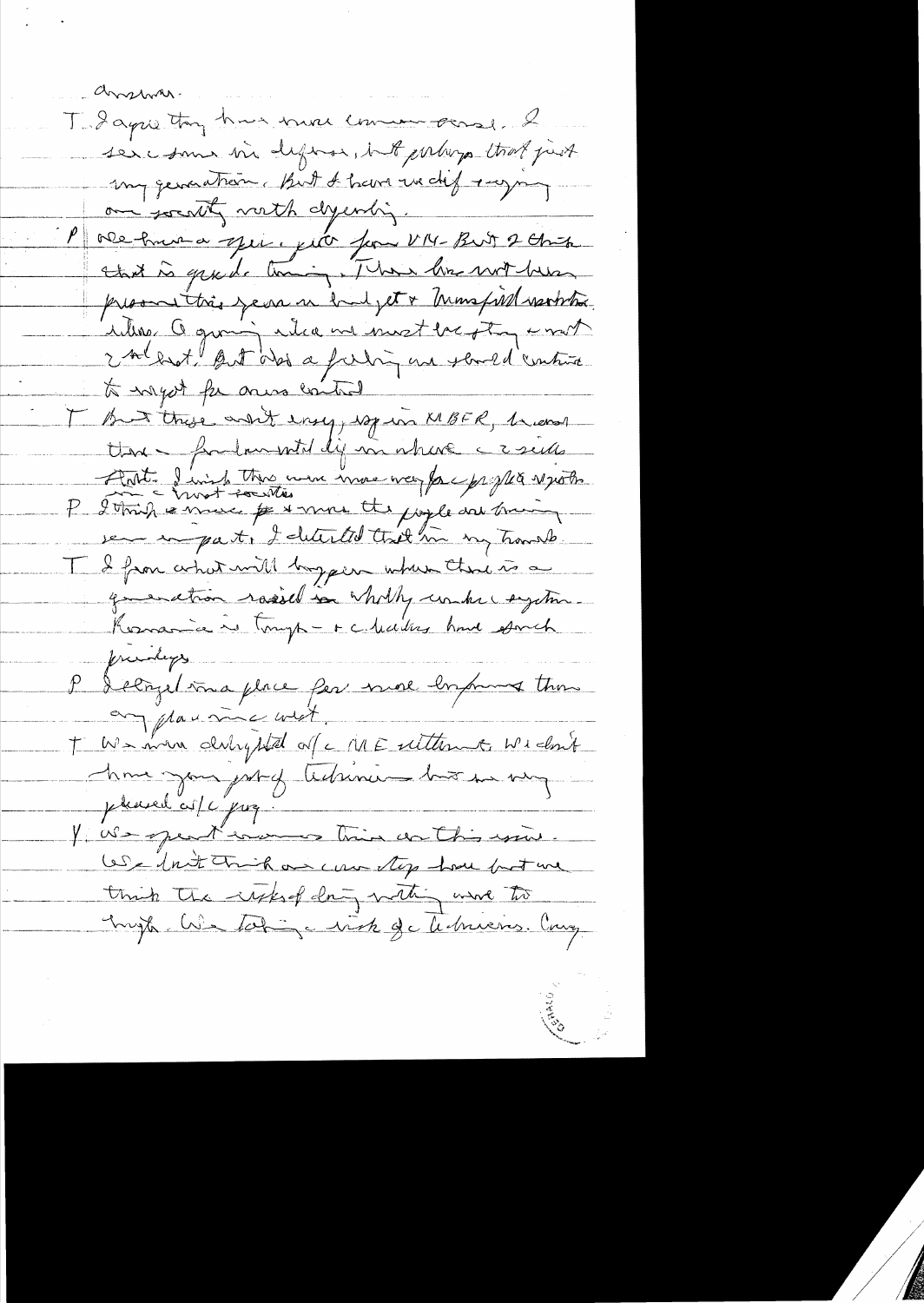we goodtning but I think try and agu. a tryin port is a civil and for it + formation Ja E We have prob of don't have in And We have to make long to go what. That not be way day. On allatterint munderstand Cred Timp and? P That is organization That is a const chivin son vy 26 years in Write-Spender fille en est hand bilged comen a ly press front NATO, hatatrid Whiting mittel. We think was as true a with, but it tongs. TUI evil peter en ever prote. The longer & in joite cure & unhigh chiq protis surrying furth your aime. L'Hmo try Martin Il 6 par le Periere tyrique de la man Juin in my chemit but 2 think you can much enover enought to pressure george. I That is trade I trink it is uncourse we have me just chaptie & tail behind Montrieur Monsed regregato - Time ana chose who seek hultures by bottom P gain you could help on Eggens by tying to ingest, if inding liftel, that popers has to be unader the court allow one of probation. I getting the moins under help there I That month he helpful St to trage in y enlargement + croping. Ma simille would equin coat to end trive ase.